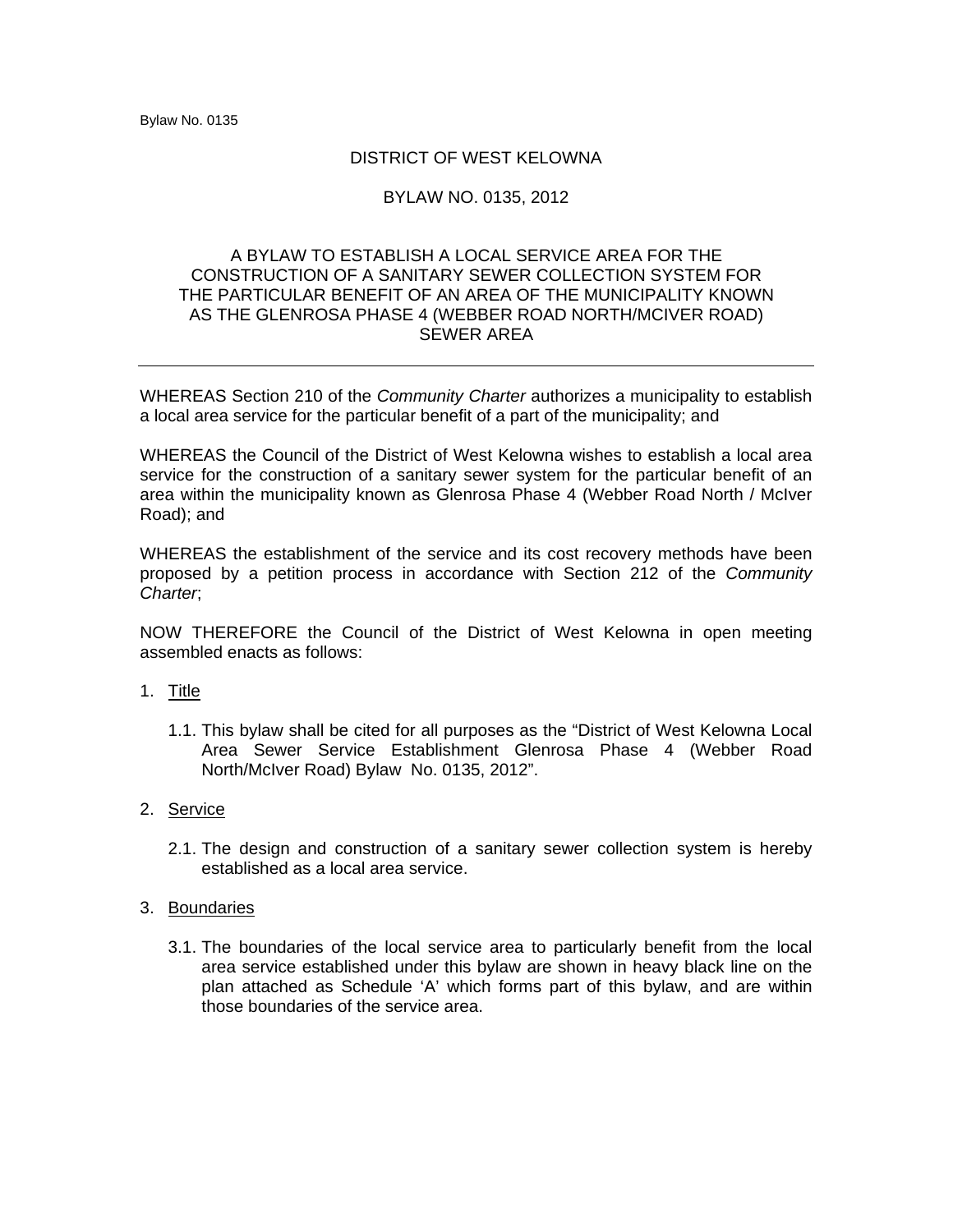# 4. Cost Recovery

- 4.1. The cost of designing and constructing the sanitary sewer collection system that is the subject of the local service area under this bylaw shall be recovered as follows:
	- 4.1.1. By way of a parcel tax under Division 4 of Part 7 of the *Community Charter* imposed only within the local service area on the basis of one or more of the following:
		- (a) A single amount for each parcel;
		- (b) The taxable area of the parcel;
		- (c) The taxable frontage of the parcel.

 $\overline{\phantom{a}}$  , which is a set of the contract of the contract of the contract of the contract of the contract of the contract of the contract of the contract of the contract of the contract of the contract of the contract

PASSED FIRST READING, JANUARY 10, 2012 PASSED SECOND READING, JANUARY 10, 2012 PASSED THIRD READING, JANUARY 10, 2012 ADOPTED, JANUARY 17, 2012

'DOUG FINDLATER'

 $\overline{\phantom{a}}$  , which is a set of the contract of the contract of the contract of the contract of the contract of the contract of the contract of the contract of the contract of the contract of the contract of the contract MAYOR

'TRACEY BATTEN'

CITY CLERK